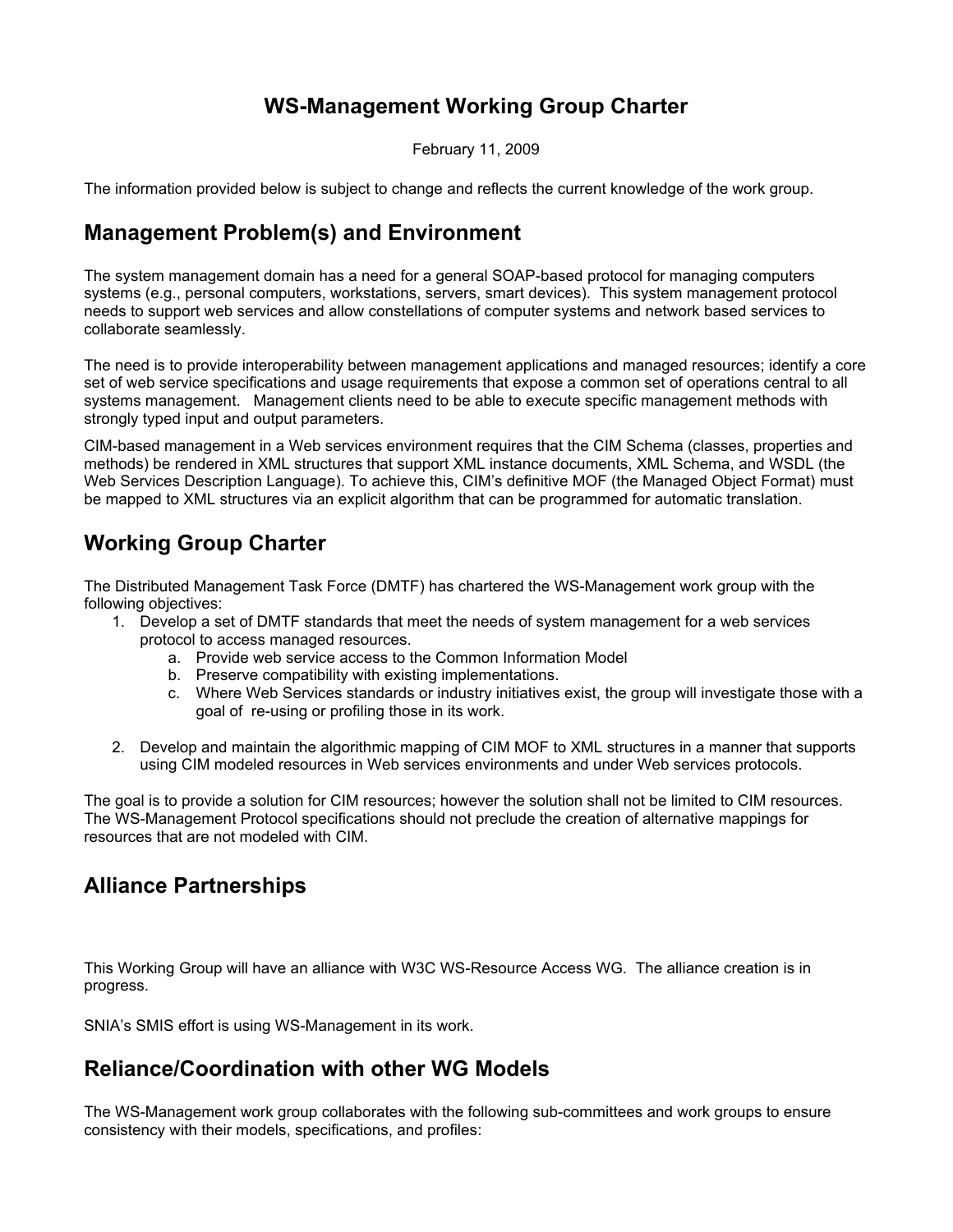- Infrastructure Sub-Committee
	- o WS Resource Catalog Work Group
	- o WBEM Infrastructure Modeling Work Group
	- o Policy Work Group
	- o Generic Operations Work Group
	- o CIM-XML Work Group
	- o Architecture Work Group
- Platform Sub-Committee
	- o Desktop & Mobile Work Group (DMWG)
	- o Server Management Work Group (SMWG)
	- o Physical Platform Profiles Work Group (PPP)
	- o System Virtualization, Partitioning, and Clustering (SVPC)
- Schema Sub-Committee
	- o Security Work Group

In addition to the work within the DMTF Technical Committee this work group will work with the forums under the Interoperability Committee in response to requests for clarifications, interpretations and errata as needed.

This work group's parent is the Infrastructure Subcommittee.

#### **Prior Work**

Completed Work

| DSP#           | Title                                          | Version | <b>State</b> |
|----------------|------------------------------------------------|---------|--------------|
| <b>DSP0226</b> | <b>WS-Management Protocol Specification</b>    | 1.0.0   | Final        |
| <b>DSP8012</b> | <b>WS-Management Identify Schema</b>           | 1.0.0   | Final        |
| <b>DSP8015</b> | WS-Management Protocol XML Schema              | 1.0.0   | Final        |
| <b>DSP0227</b> | <b>WS-Management CIM Binding Specification</b> | 1.0.0   | Preliminary  |
| <b>DSP0230</b> | <b>WS-CIM Mapping Specification</b>            | 1.0.0   | Final        |

### **Current Work – Overview, Deliverables and Timeline**

| DSP#           | <b>Title</b>                                   | Version | State        | Target    |
|----------------|------------------------------------------------|---------|--------------|-----------|
| <b>DSP0226</b> | <b>WS-Management Protocol Specification</b>    | 1.1.0   | draft        | Q2-2009   |
| <b>DSP8015</b> | WS-Management Protocol XML Schema              | 1.1.0   | draft        | Q2-2009   |
| <b>DSP0227</b> | <b>WS-Management CIM Binding Specification</b> | 1.0.0   | Preliminary  | $Q1-2009$ |
| <b>DSP8019</b> | WS-Management CIM Binding XML Schema           | 1.0.0   | Draft        | Q1-2009   |
| <b>DSP0230</b> | <b>WS-CIM Mapping Specification</b>            | 1.0.1   | Errata draft | Q3-2009   |

Multiple specifications developed in this work group, including DSP226, DSP227, and DSP230, along with associated XML schemas are intended to be submitted to the INCITS Fast Track process for approval as ANSI and ISO standards.

Feedback from the interoperability testing conducted by the forums will be used to provide clarification of the specifications and for the issuance of errata as appropriate."

#### **Future Work**

| DSP#          | <b>Title</b>                                   | Version | Expected<br><b>Start</b> |
|---------------|------------------------------------------------|---------|--------------------------|
| <b>DSPxxx</b> | WS-Management - Class Operations Specification |         | Q4-2008                  |
| DSP0226       | <b>WS-Management Protocol Specification</b>    | 2.0.0   |                          |